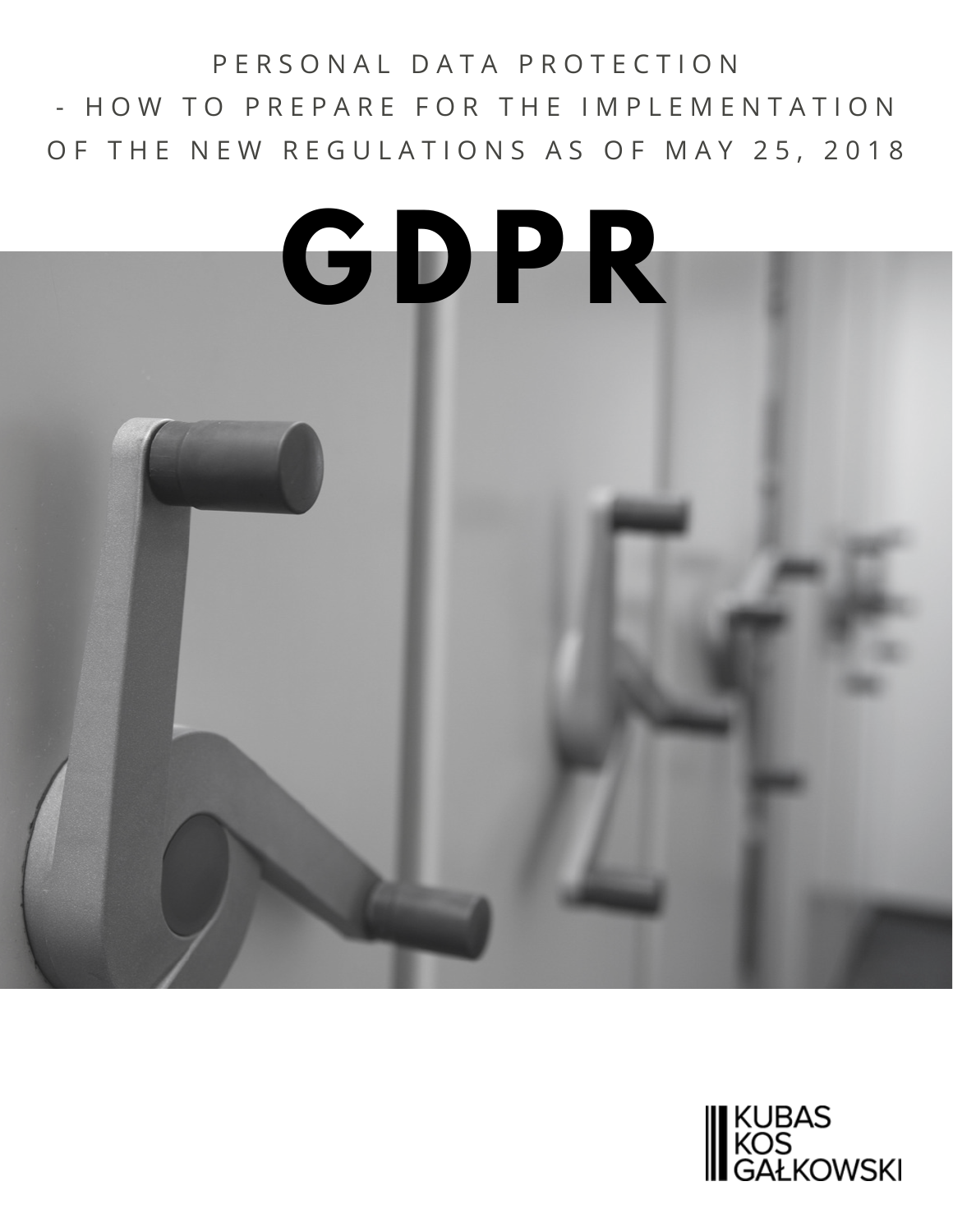## **ON MAY 25, 2018, THE PROVISIONS REGULATING PERSONAL DATA PROTECTION WILL UNDERGO A SUBSTANTIAL CHANGE**

**What is personal data?** This term means any information relating to an identified or identifiable natural person. No closed catalogue of personal data exists – anything about a natural person, such as color of its eyes, credit history or even name of its dog can be classified as personal data if such information can be linked with particular person.

On May 25, 2018, the provisions of Regulation (EU) 2016/679 of the European Parliament and of the Council of 27 April 2016 on the protection of natural persons with regard to the processing of personal data and on the free movement of such data, and repealing Directive 95/46/EC (General Data Protection Regulation; hereinafter: GDPR) enter into force.

On the same day, Directive 95/46/EC of the European Parliament and of the Council of 24 October 1995 on the protection of individuals with regard to the processing of personal data and on the free movement of such data (hereinafter: Directive) in force heretofore will no longer be binding. The new national Act on Personal Data Protection will only be of an executive nature in relation to the GDPR and used as an overlay for the new EU regulation.

**First and foremost, the new provisions mean new obligations for entrepreneurs**; therefore, to avoid penalties and payment of damages, it is worth adapting the procedures in force in your business to the new requirements beforehand.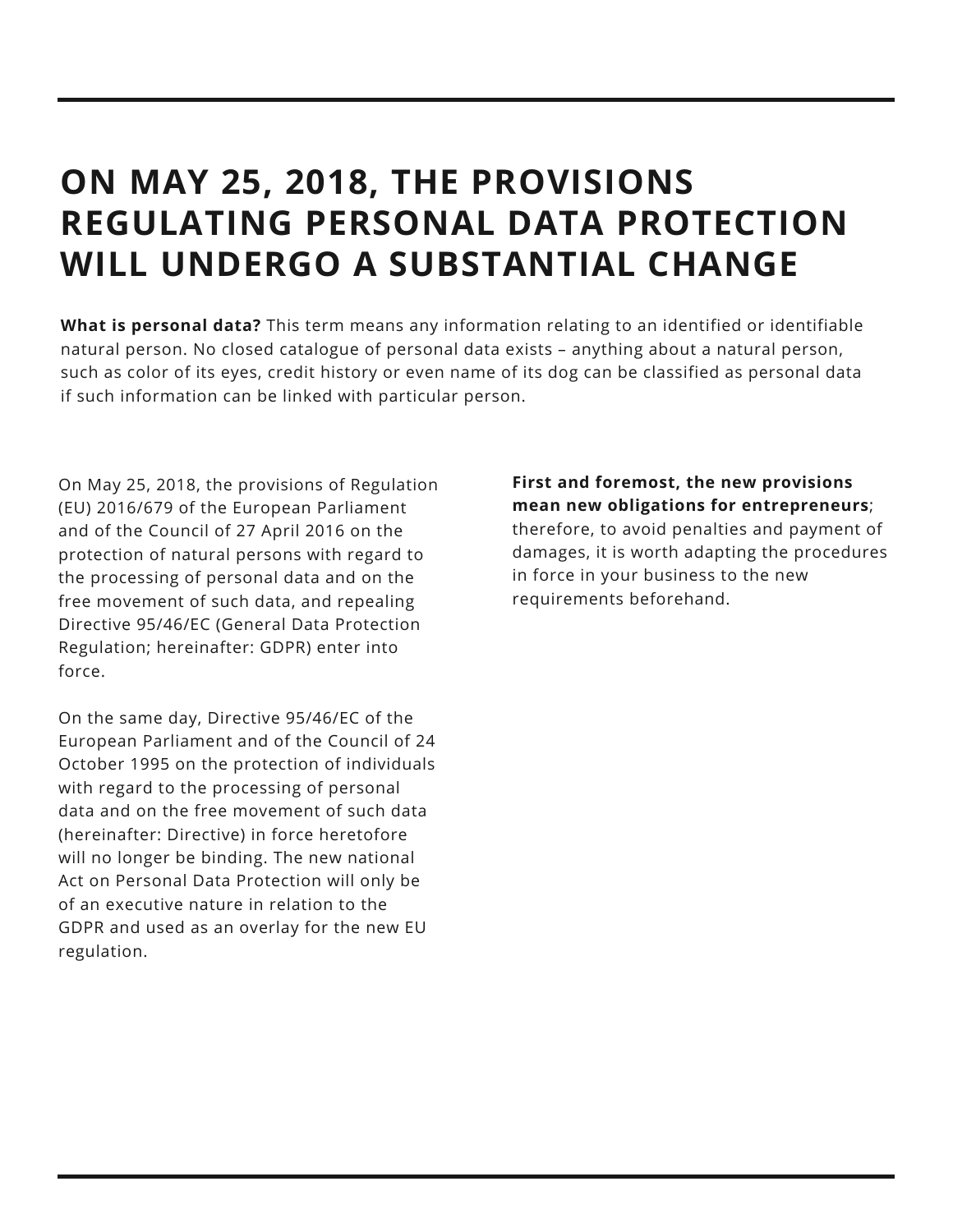### **WHO DOES THE GDPR IMPOSE NEW OBLIGATIONS ON WITHIN THE SCOPE OF PERSONAL DATA PROTECTION?**

**Obligations with respect to personal data protection apply to entities processing personal data, i.e.** *de facto* **all entrepreneurs (personal data is first and foremost processed in connection with the employment of natural persons, customer service, and the provision of services for individuals).**

Obligations related to personal data protection pertain first and foremost to the processing of data in IT systems, as personal data collected in databases that is capable of being profiled is increasingly valuable, and simultaneously, the violation of rights and freedoms of natural persons is more likely in such cases. However, data processing within physical sets, e.g., in the case of drawing up a memo from a business meeting, may also be subject of protection under the GDPR.

The GDPR mostly uses the term **data controller**, which is an entity that independently establishes the goals and manner of processing. **The data controller is** *de facto* **the owner of the data**, which means that it decides how handle the data in its possession. In other words, it is an entity that processes data within the framework of its own activities and for its own needs.

**Therefore, all entrepreneurs that process data within the framework of their business activities** (e.g. in connection with employment of personnel or customer service) **are data controllers**.